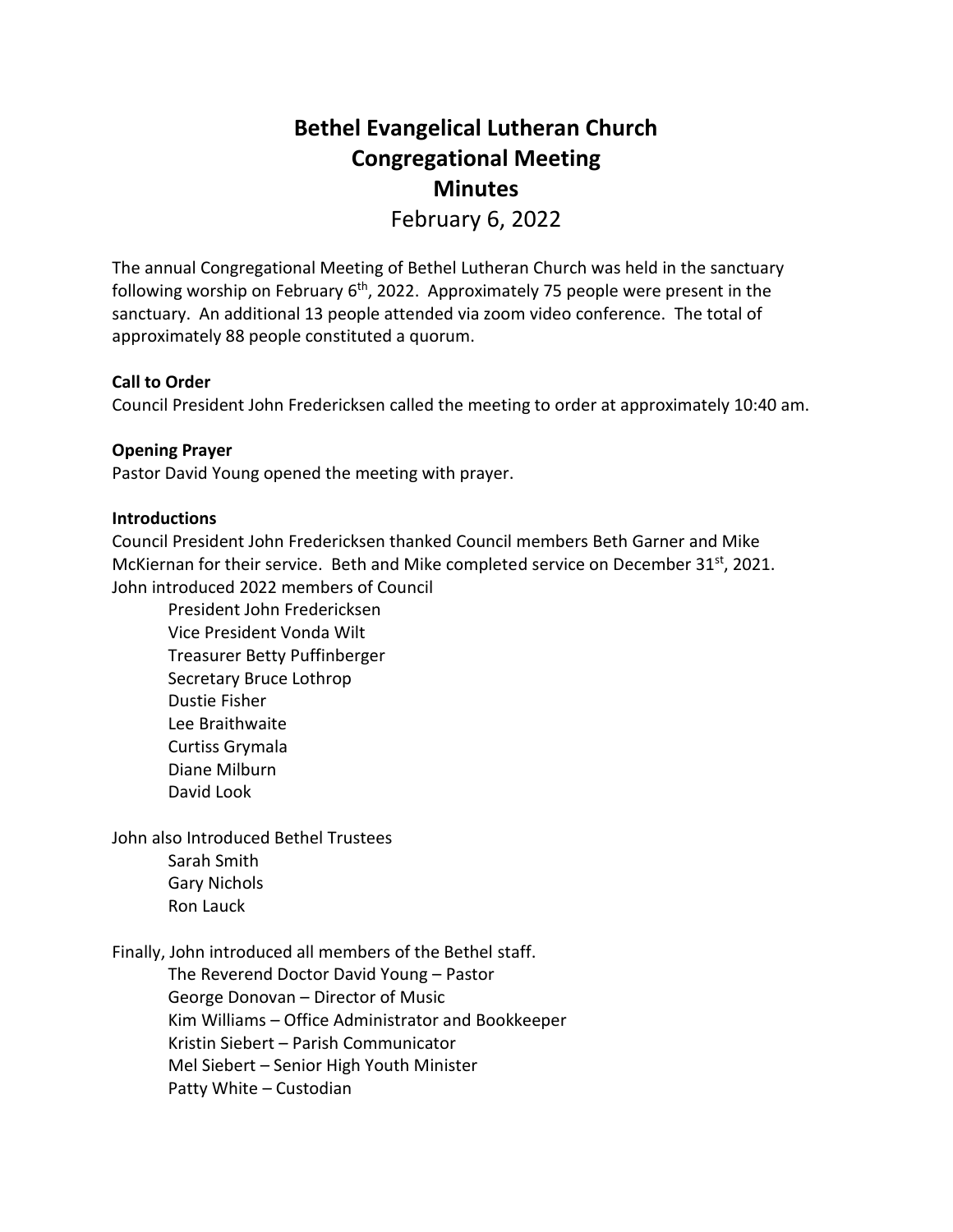Edith McGoff – Parish Nurse Gretchen Meade- Nursery Manage

# **2022 MSP**

A summary of the 2022 Ministry Spending Plan was distributed to the Congregation. The same summary had been mailed to all members of the Congregation prior to the meeting. The plan anticipates \$382,516.16 in spending and \$382,700.00 in income. Therefore, income is expected to exceed expenses by \$243.84.

A motion to Approve the 2022 spending plan as presented was made and seconded. A members of the Congregation asked how the 2021 fiscal year had concluded. Bookkeeper Kim Williams reported that 2021 ended income exceeding expense by \$7534. The 2022 Ministry spending plan was approved as presented unanimously by acclamation.

# **Bethel New Day Projec**t

A team had reviewed building condition and usage and compiled a list of recommended repairs and improvements. The Congregational Council and Trustees met with the team several times to review and prioritize the list of proposed changes. The combined group identified a subset of items to recommend to the Congregation for approval.

A summary budget for the project and a form for pledges to support the project were distributed to the Congregation.

Darline Demott described the "New Day" process and goals. Priorities in planning included honoring Bethel's past and looking forward to future use. The team carefully considered how to maximize use of sacred space, provide a welcoming worship experience, allow for flexible use of space, and integrate newer technology into the sanctuary.

John Gavitt asked if financing for the project would roll in Bethel's existing debt. Bookkeeper Kim Williams replied that it would, since Bethel would receive a more favorable rate that we have on existing debt.

John Gavitt also expressed concern about the plan to take a loan with an adjustable rate in light of expectations that interest rates will rise in the near future. Kim Williams reported that the rate would only change after 10 years. Although the proposed loan has a twenty-five-year term, Bethel leadership hopes to retire the loan within ten years.

Gary Nichols spoke about the proposed financing for the project. The proposed loan is offered by First Bank at 3.75% for 25 years. To lock in those terms Bethel will need to commit to the loan by the end of February, and close by April. Gary noted that the importance of keeping monthly payments low in the short term because the ongoing pandemic has generated economic uncertainty. He emphasized the long-term goal of retiring the loan early. Bethel has a history of retiring debt ahead of schedule.

An attendee from zoom asked about the boundaries of the choir area in the new sanctuary layout. Darline Demott showed where the choir would be located, and how the space could be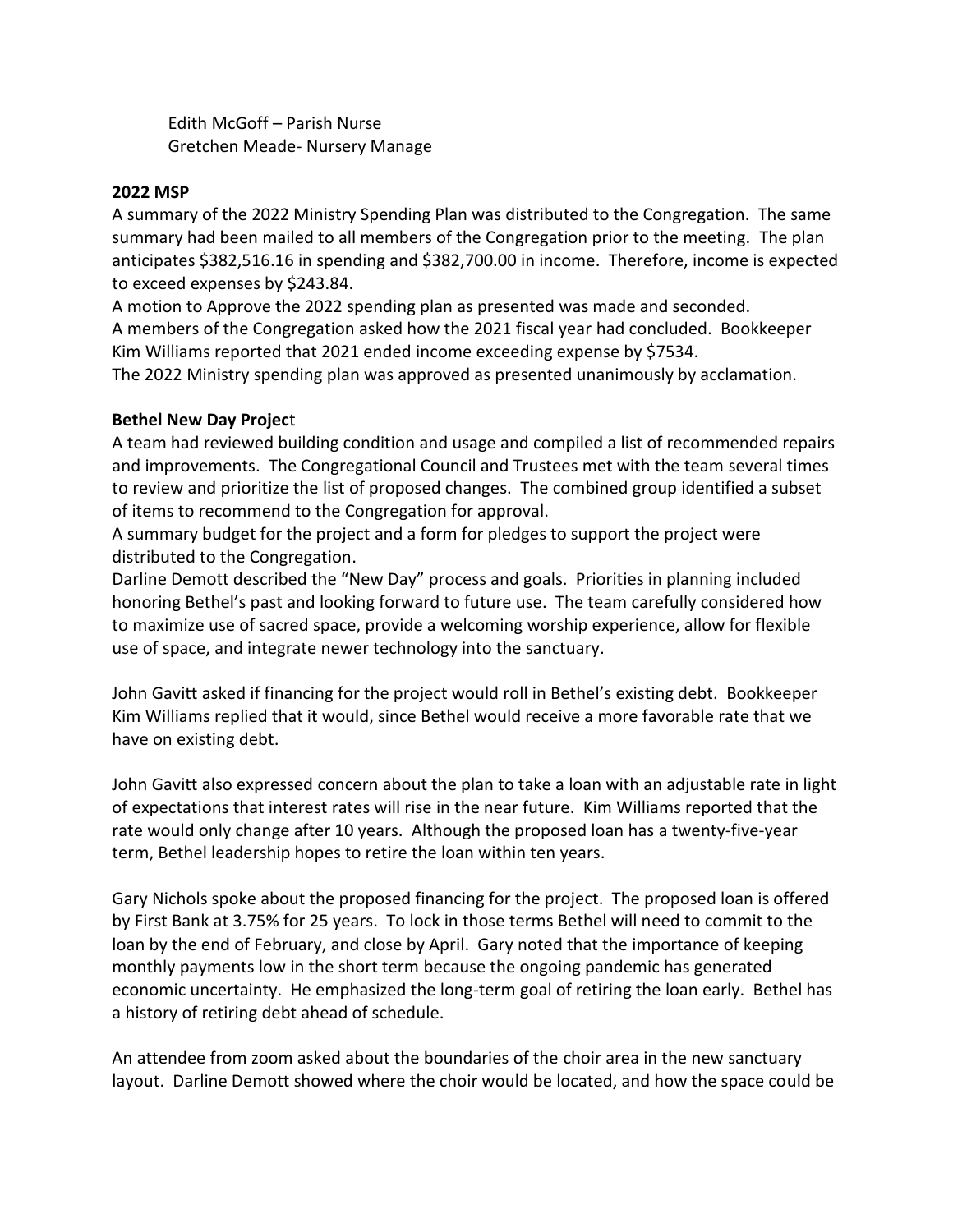adjusted to accommodate changes in the size of the worship ensemble, or other groups using the space.

Jon Bellingham asked why the pledge forms only had options to make commitments for the next five years if the goal is to pay off the loan in ten years. Kim Williams replied the goal of the form is to encourage initial giving, but assured John that longer commitments could be accommodated for all who desired to make them.

Sherry Shipp asked why "Upper Bethel" items initially considered by the "New Day" team were not included in the recommendation. John Fredericksen replied that the Council, Trustees, and New Day Team had worked to set a scope of work that would not commit more funds that could be supported by the Congregation. Renovations to the sanctuary were prioritized. If more spending appears viable in the future, other items will be reconsidered.

John Fredericksen reviewed the major areas of work on the proposal.

John Gavit proposed moving forward with the project as quickly as possible. John Fredericksen replied that intention of the Council, Trustees and New Day Team was to open discussion of the project in order to allow the Congregation to carefully consider the plan. A final vote was planned for a second meeting on February  $20<sup>th</sup>$ , but that the Congregation could vote to move forward at the current meeting.

A motion was made, and seconded that the Congregation hold a vote on the question of approval of the New Day Project as recommended by the Council, Trustees, and New Day Team at the current meeting.

Karen Shipp asks about the reduction of the alter area proposed under the plan to allow a more space for pews. Karthryn Carpenter described the planned change in the size of the dais, noting that the alter will not be moved.

The motion to vote on the proposed changes at the current meeting was approved unanimously by acclamation.

Jack McAllister asked about proposed time line for work defined in the plan. Kathryn Carpenter reported that the original time line was for 15 weeks of work. The timeline is currently uncertain due to challenges in obtaining construction materials.

A motion to approve New Day initiative, as recommended by the Council, Trustees, and New Day Team, was made and seconded.

John Fredericksen asked if any members of the Congregation would prefer the vote be held by paper ballot. There was no request to vote by paper ballot.

Pastor David Young offered prayer for guidance prior to the vote.